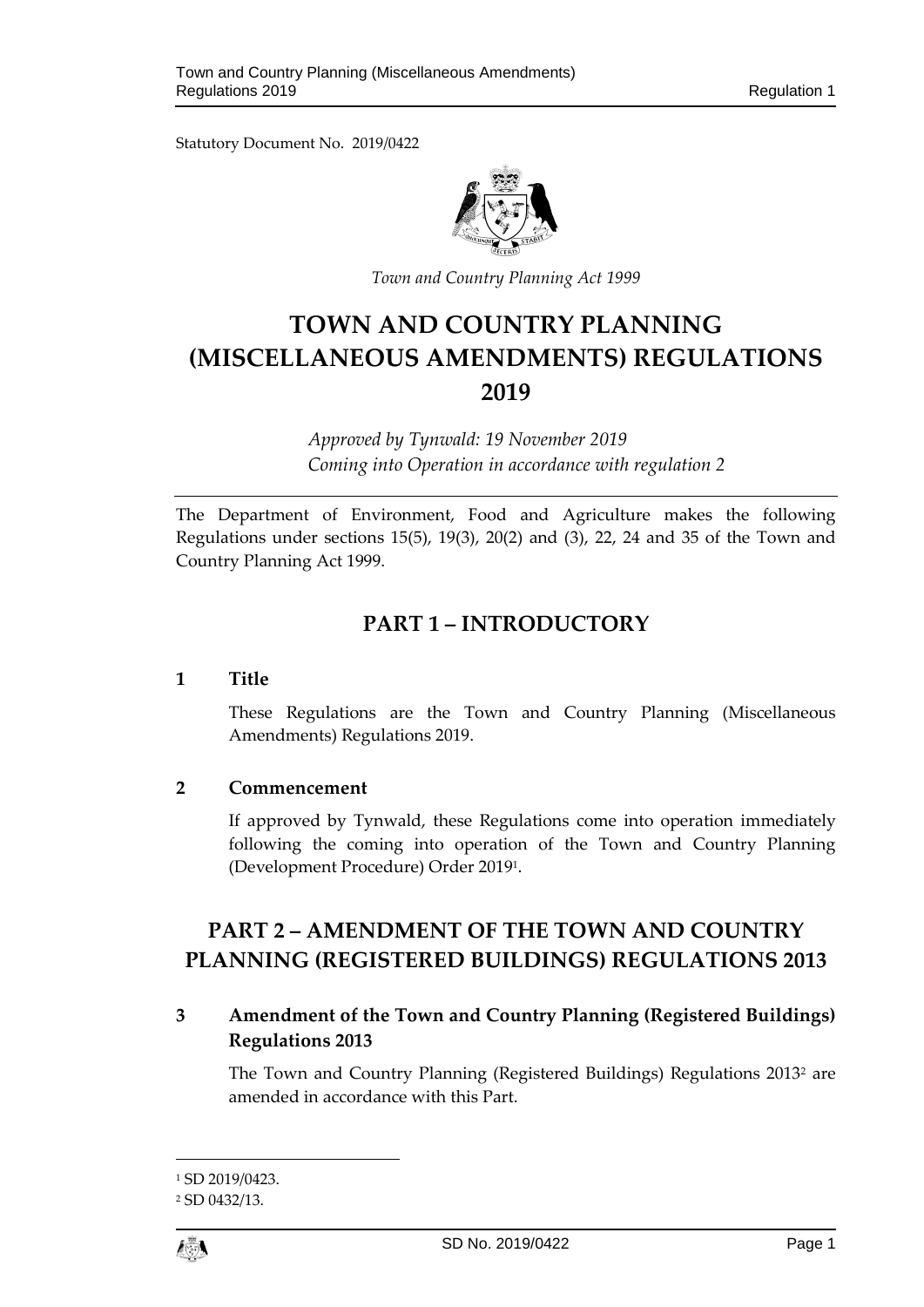In regulation 3 (interpretation)  $-$ 

- (a) number the existing paragraph as " $(1)$ ";
- (b) after the newly numbered paragraph  $(1)$ , add  $-$ 
	- $\mathbf{G}(2)$  Any
		- (a) document, plan, drawing, illustration or other thing required under these Regulations to be given (howsoever expressed) may be given by electronic means provided the intended recipient is able, and willing, to receive it by those means;
		- (b) plan, drawing or illustration given under these Regulations must include a statement setting out its metric scale when printed or reproduced on a particular size of paper (for example "1:100 when printed on A4 paper). $\mathbf{E}$

## **5 Amendment of regulation 7**

- (1) Regulation 7 (applications relating to registered building consent and deregistration of buildings), is amended as follows.
- (2) In paragraph (1), for the full-out words substitute  $-$

**E9** must be made on a form supplied by the Department and be accompanied by such plans, drawings and information as the Department, either generally or in a particular case, may direct<sup>D</sup>.

- (3) In paragraph (2), omit "signed".
- (4) Omit paragraph (4).

# **6 New regulation 7A**

After regulation 7, add —

# **«7A Similar applications**

- (1) The Department may refuse an application referred to in regulation 7 without preparing and publishing a notice of application under regulation 8 where—
	- (a) that application is, in accordance with these Regulations, to be determined by the Department; and
	- (b) the Department considers that application to be a similar application.
- (2) Where the Department refuses an application under paragraph (1), it must give the applicant a notice setting out the reasons for that refusal and stating that its decision is final and binding

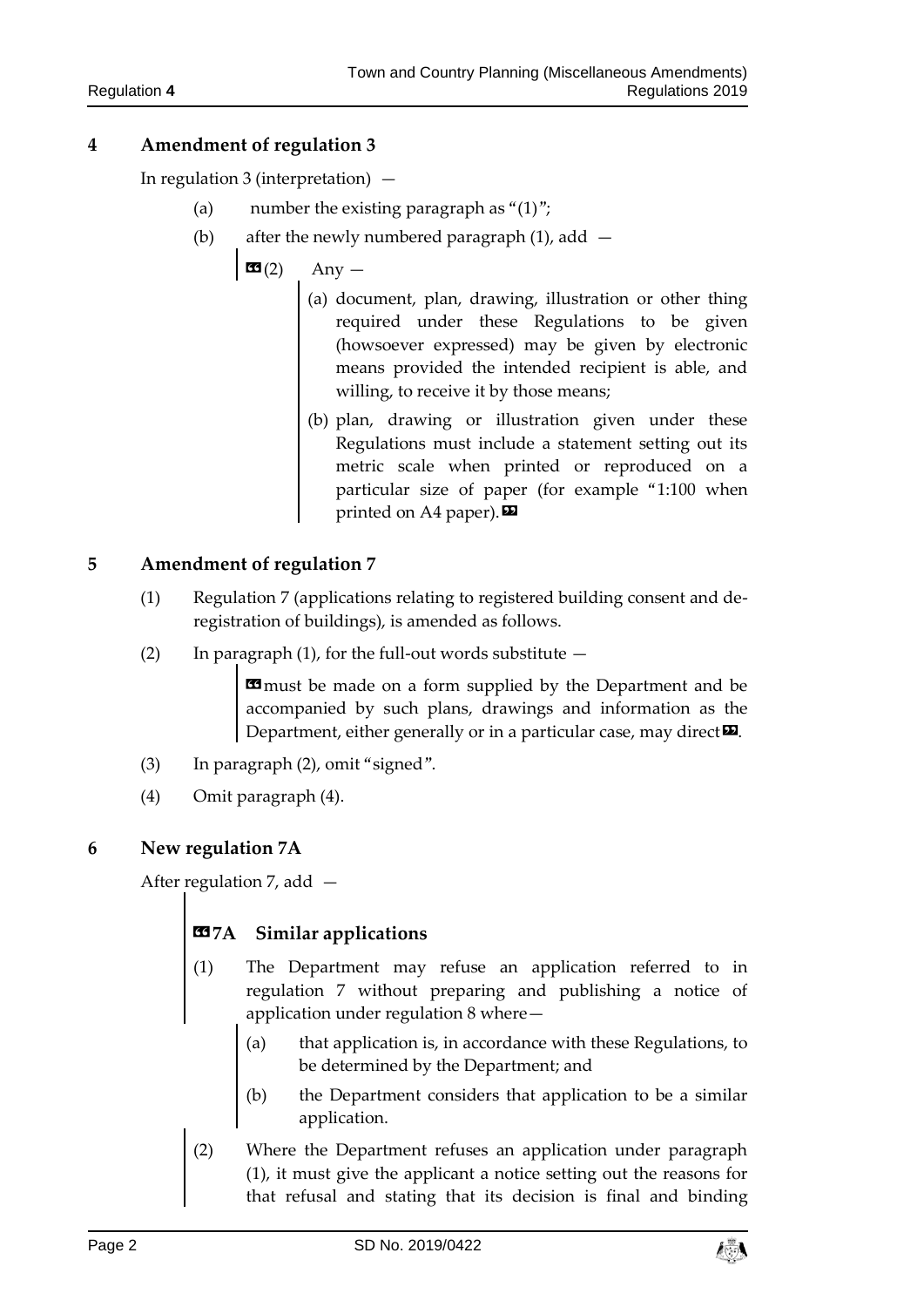subject only to the possibility of judicial review by petition of doleance.

- (3) The Council of Ministers may refuse an application where
	- (a) that application is, in accordance with these Regulations, to be determined by the Council; and
	- (b) the Council considers that application in question to be a similar application.
- (4) Where the Council of Ministers refuses an application under paragraph (3) the Chief Secretary must give the applicant a notice setting out the reasons for that refusal and stating that the decision is final and binding subject only to the possibility of judicial review by petition of doleance.
- (5) A "similar application" is an application ("application B") made under article 7 which is not materially different to an application for de-registration, registered building consent or the variation or discharge of conditions ("application A") which has been determined within the applicable 5 year period.
- (6) The applicable 5 year period—
	- (a) begins with  $$ 
		- if an appeal was submitted in respect of application A, the day on which the appeal decision notice in respect of that appeal was issued; or
		- (ii) if no such appeal was submitted, the last day on which such an appeal could have been submitted; and
	- (b) ends with the day on which the application B was submitted to the Department.
- (7) For the avoidance of doubt, where this article applies articles 8 to 14 do not. $\mathbf{D}$

# **7 Amendment of regulation 8**

- (1) Regulation 8 (notice of application) is amended as follows.
- (2) In paragraph  $(3)$ 
	- (a) in sub-paragraph (a)
		- (i) after "the applicant" where it first appears, insert "or the applicant's agent (where appropriate) requiring that person";
		- (ii) omit paragraph (i);
	- (b) for sub-paragraphs (b) and (c) substitute  $-$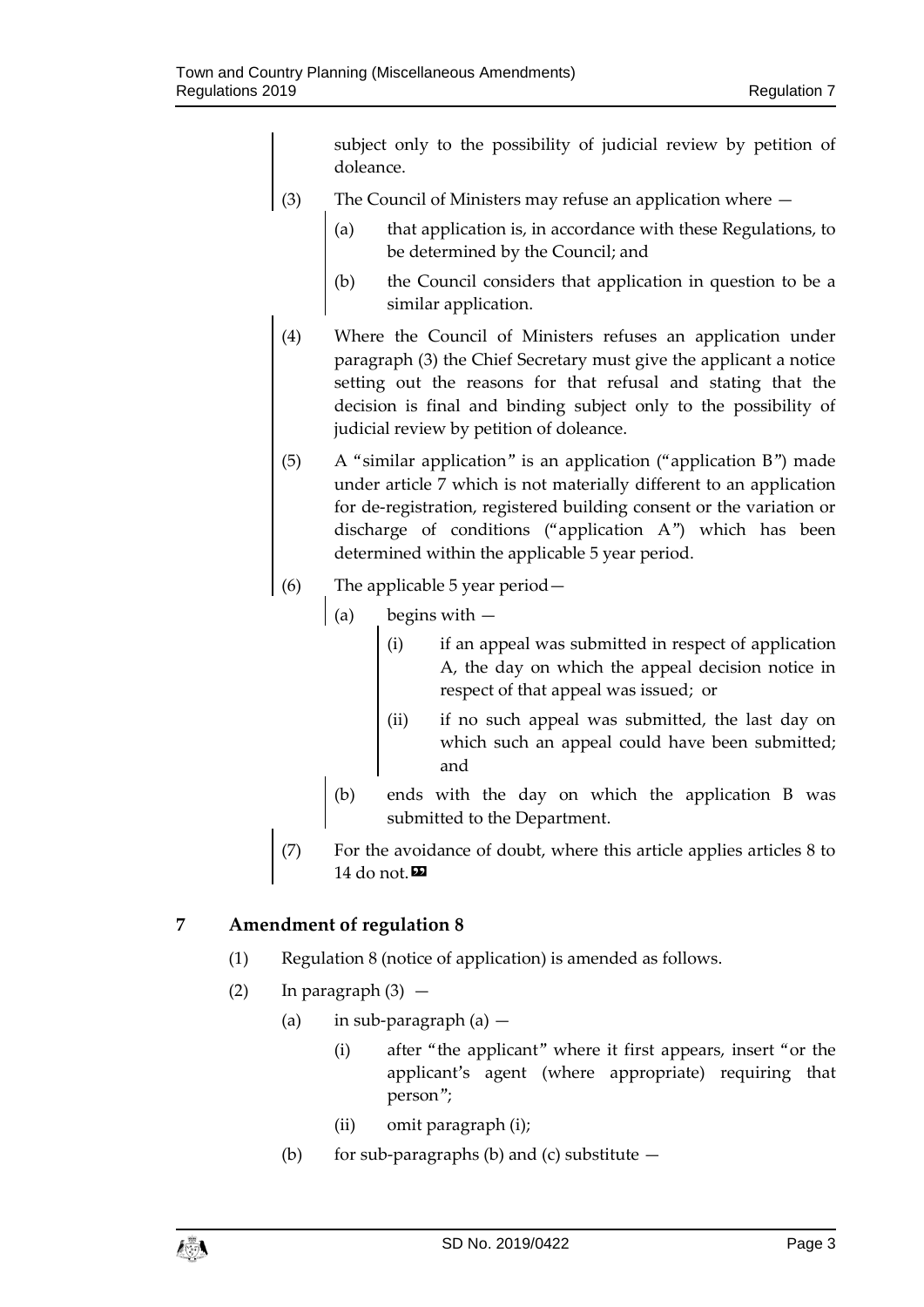- **EG**(b) notify Manx National Heritage and the local authority for the district in which the land subject to that application is situated, of that application and the place and times at which it may be viewed (whether in hard copy form or electronic form or both forms); and
- (c) cause the matters referred to in sub-paragraphs (a) to (e) of paragraph (1) to be published —
	- (i) in at least one newspaper circulating in the Island; or
	- (ii) by such other means as the Department considers appropriate. $\boldsymbol{\mathsf{E}}$ .
- (3) After paragraph (3), add
	- **Where a local authority is notified of the application under** paragraph (3)(b), it may publicise the place and times at which it may be viewed (whether in hard copy form or electronic form or both forms), in any manner it sees fit.  $\mathbf{D}$

- (1) Regulation 9 (determination of application) is amended as follows.
- (2) In paragraph (4), omit sub-paragraph (b).
- (3) In paragraph (5), omit the words from "except where" to "regulation  $7(4)$ ".

## **9 Amendment of regulation 11**

- (1) Regulation 11 (appeal from decisions of the Department) is amended as follows.
- (2) In paragraph  $(1)$ 
	- (a) omit "signed by that person";
	- (b) for sub-paragraph (c) substitute  $-$ 
		- $\alpha$  (c) an election to have the appeal determined by means of an inquiry (if that is required) together with the fee payable in respect of such an inquiry as prescribed by the Department in an order made under section 81 of the Interpretation Act 2015.»
- (3) In paragraph (3)(a), after "inquiry" insert "and if so, to pay the fee payable in in respect of such an inquiry as prescribed by the Department in an order made under section 81 of the Interpretation Act 2015".
- (4) In paragraph (5), after "an inquiry" insert "and that request is accompanied by the fee payable in respect of such an inquiry as prescribed by the Department in an order made under section 81 of the Interpretation Act 2015,".

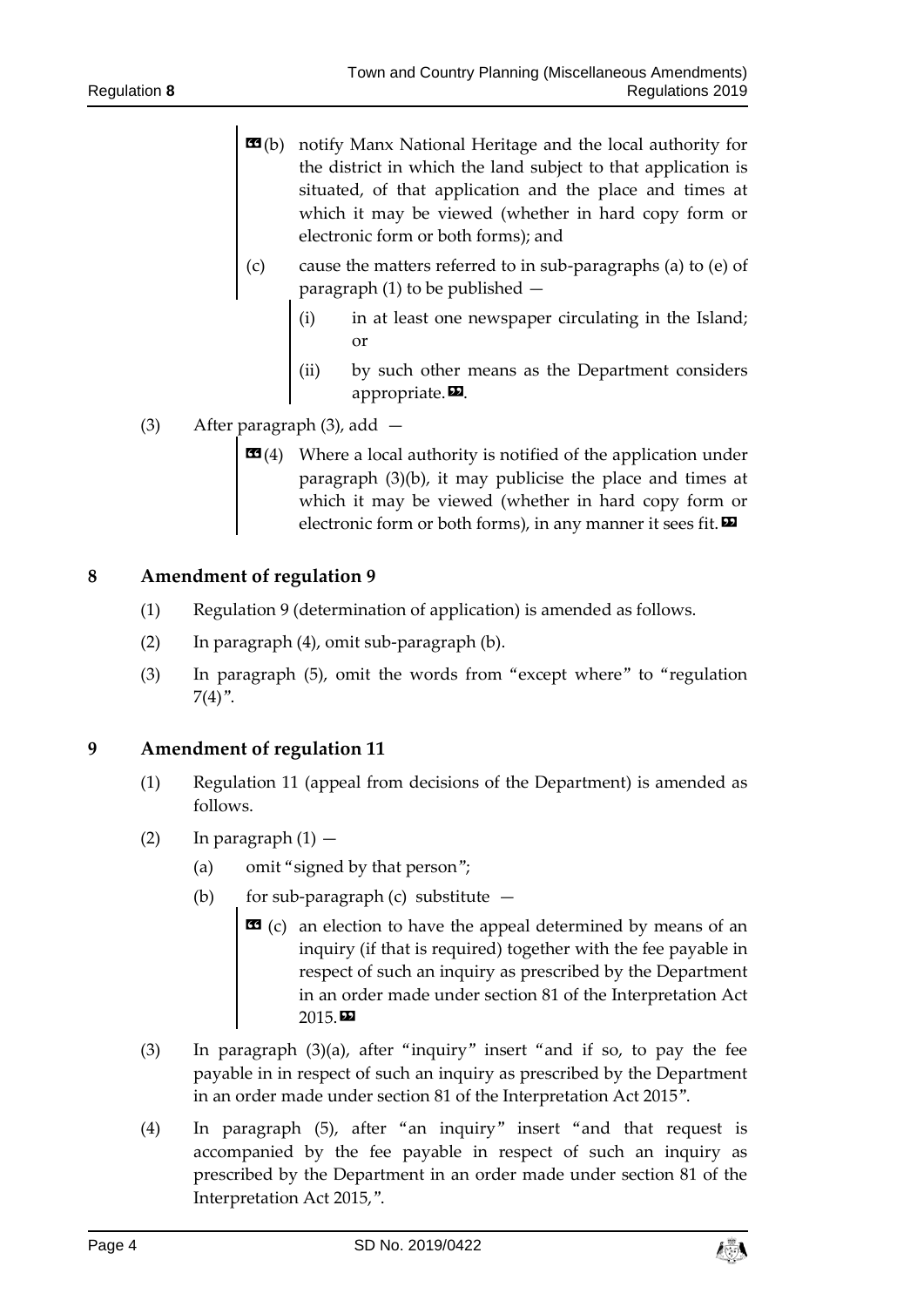- (1) Regulation 13 (reference of certain applications to the Council of Ministers) is amended as follows.
- (2) Omit paragraph (5).
- (3) In paragraph (11), omit sub-paragraph (c).

#### **11 Omission of Schedule 1**

Schedule 1 (form of certificate) is omitted.

## **12 Transitional provision**

Where, before these Regulations come into operation, an application —

- (a) has been made under regulation 7 of the Town and Country Planning (Registered Buildings) Regulations 2013 ("the unamended Regulations"); and
- (b) has not finally determined, or disposed of, in accordance with those unamended Regulations,

that application is to be dealt with in accordance with the provisions of the unamended Regulations and as if these Regulations had not been made.

# **PART 3 – AMENDMENT OF THE TOWN AND COUNTRY PLANNING (CONTROL OF ADVERTISEMENTS) REGULATIONS 2013**

# **13 Amendment of the Town And Country Planning (Control of Advertisements) Regulations 2013**

The Town and Country Planning (Control of Advertisements) Regulations 2013<sup>3</sup> are amended in accordance with this Part.

#### **14 Amendment of regulation 4**

- (1) Regulation 4 (interpretation) is amended as follows.
- (2) In paragraph (1), for the definition of "Development Procedure Order" substitute -

«**"Development Procedure Order"** means the Town and Country Planning (Development Procedure) Order 2019;

(3) After paragraph (2), add —

 $\mathbf{G}(3)$  Any —

1

<sup>3</sup> SD 0434/13.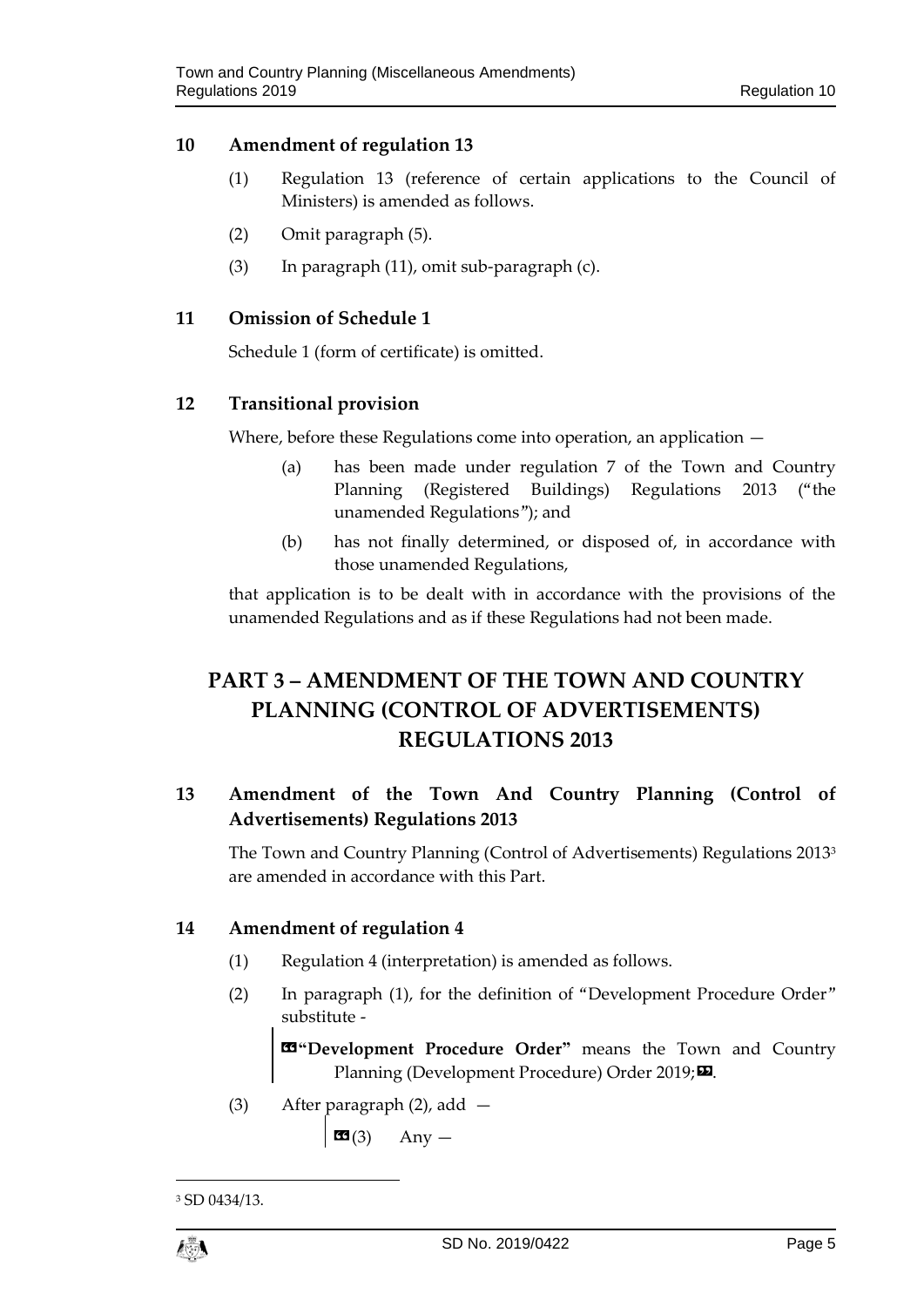- (a) document, plan, drawing, illustration or other thing required under these Regulations to be given (howsoever expressed) may be given by electronic means provided the intended recipient is able, and willing, to receive it by those means;
- (b) plan drawing or illustration given under these Regulations must include a statement setting out its metric scale when printed or reproduced on a particular size of paper (for example "1:100 when printed on A4 paper). $\boldsymbol{\mathsf{E}}$

- (1) Regulation 9 (application for express consent) is amended as follows.
- (2) In paragraph (1), omit ", signed by the applicant or the applicant's agent".
- (3) In paragraph (2), omit "signed".
- (4) Omit paragraph (4).

#### **16 New regulation 9A**

After regulation 9, add —

# **«9A Similar applications**

- (1) The Department may refuse an application referred to in regulation 9 without preparing and publishing a notice of application under regulation 10 where
	- that application is, in accordance with these Regulations, to be determined by the Department; and
	- (b) the Department considers that application to be a similar application.
- (2) Where the Department refuses an application under paragraph (1), it must give the applicant a notice setting out the reasons for that refusal and stating that its decision is final and binding subject only to the possibility of judicial review by petition of doleance.
- (3) The Council of Ministers may refuse an application where
	- (a) that application is, in accordance with these Regulations, to be determined by the Council; and
	- (b) the Council considers that application in question to be a similar application.

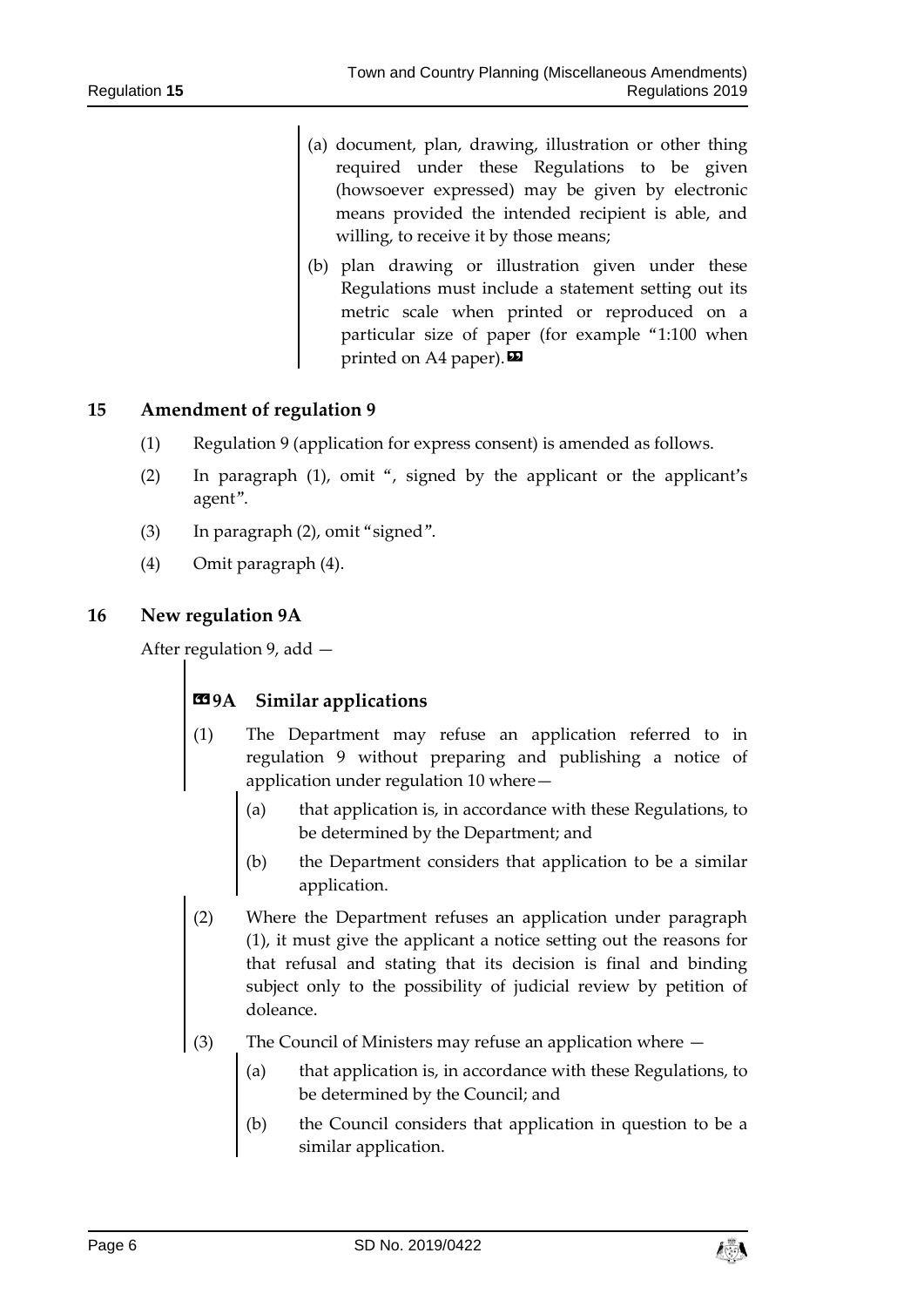- (4) Where the Council of Ministers refuses an application under paragraph (3) the Chief Secretary must give the applicant a notice setting out the reasons for that refusal and stating that the decision is final and binding subject only to the possibility of judicial review by petition of doleance.
- (5) A "similar application" is an application ("application B") made under article 9 which is not materially different to an application for de-registration, registered building consent or the variation or discharge of conditions which has been determined within the applicable 5 year period ("application A").
- (6) The applicable 5 year period—
	- (a) begins with  $-$ 
		- (i) if an appeal was submitted in respect of application A, the day on which the appeal decision notice in respect of that appeal was issued; or
		- (ii) if no such appeal was submitted, the last day on which such an appeal could have been submitted; and
		- (b) ends with the day on which the application B was submitted to the Department.
- (7) For the avoidance of doubt, where this article applies articles 10 to 15 do not. $\mathbf{E}$

- (1) Regulation 10 (notice of applications) is amended as follows.
- (2) In paragraph  $(3)$  -
	- (a) in sub-paragraph  $(a)$ 
		- (i) after "the applicant" where it first appears, insert "or the applicant's agent (where appropriate) requiring that person";
		- (ii) omit paragraph (i);
	- (b) for sub-paragraphs (b) and (c) substitute  $-$ 
		- **EG**(b) notify the Highways, Ports and Railways divisions of the Department of Infrastructure and the local authority for the district in which the land subject to that application is situated, of that application and the place and times at which it may be viewed (whether in hard copy form or electronic form or both forms); and
		- (c) cause the matters referred to in sub-paragraphs (a) to (c) of paragraph (1) to be published —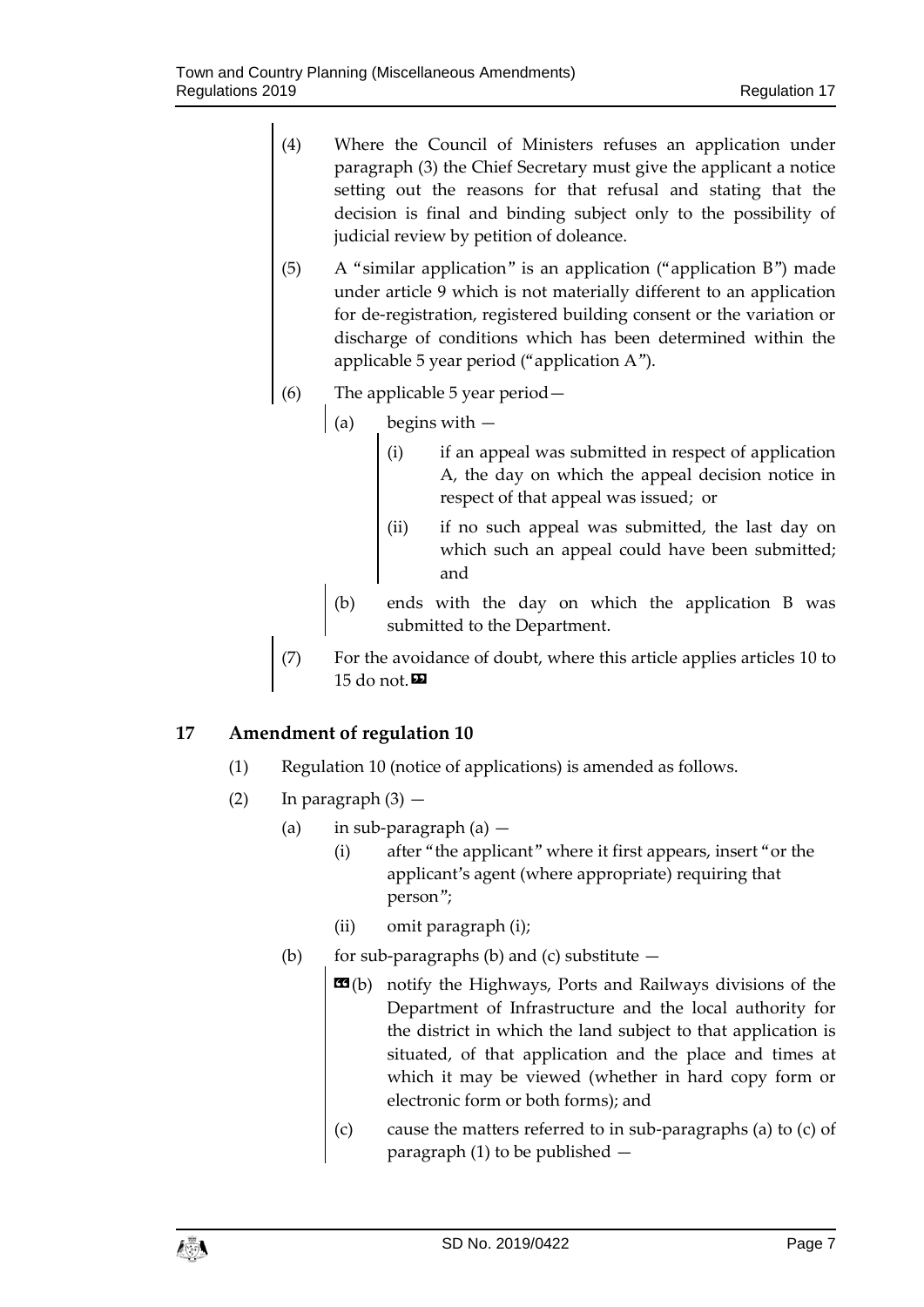- in at least one newspaper circulating in the Island; or
- (ii) by such other means as the Department considers appropriate.<sup>DD</sup>

# (3) After paragraph (3), add —

 $\mathbf{G}(4)$  Where a local authority is notified of the application under paragraph (3)(b), it may publicise the place and times at which it may be viewed (whether in hard copy form or electronic form or both forms), in any manner it sees fit.  $\boldsymbol{\Sigma}$ 

## **18 Amendment of regulation 11**

In Regulation 11 (determination of application), in paragraph  $(4)$  –

- (a) omit sub-paragraphs  $(b)$ ,  $(c)$ ,  $(e)$ ,  $(f)$  and  $(g)$ ;
- (b) after sub-paragraph (h), add
	- **the Highways, Ports and Railways divisions of the** Department of Infrastructure.

## **19 Amendment of regulation 13**

In regulation 13 (appeal from decisions of the Department), in paragraph  $(1)$  -

- (a) omit "signed by that person"; and
- (b) for sub-paragraph (c) substitute  $-$ 
	- $\bullet$  (c) an election to have the appeal determined by means of an inquiry (if that is required) together with the fee payable in respect of such an inquiry as prescribed by the Department in an order made under section 81 of the Interpretation Act 2015.»

## **20 Amendment of regulation 14**

- (1) Regulation 14 (reference of certain applications to Council of Ministers) is amended as follows.
- (2) Omit paragraph (6).
- (3) In paragraph (7)(b) after "inquiry" insert "and if so, to pay the fee payable in in respect of such an inquiry as prescribed by the Department in an order made under section 81 of the Interpretation Act 2015".
- (4) In paragraph (12), omit sub-paragraph (c).

## **21 Omission of Schedule 4**

Schedule 4 (form of certificate) is omitted.

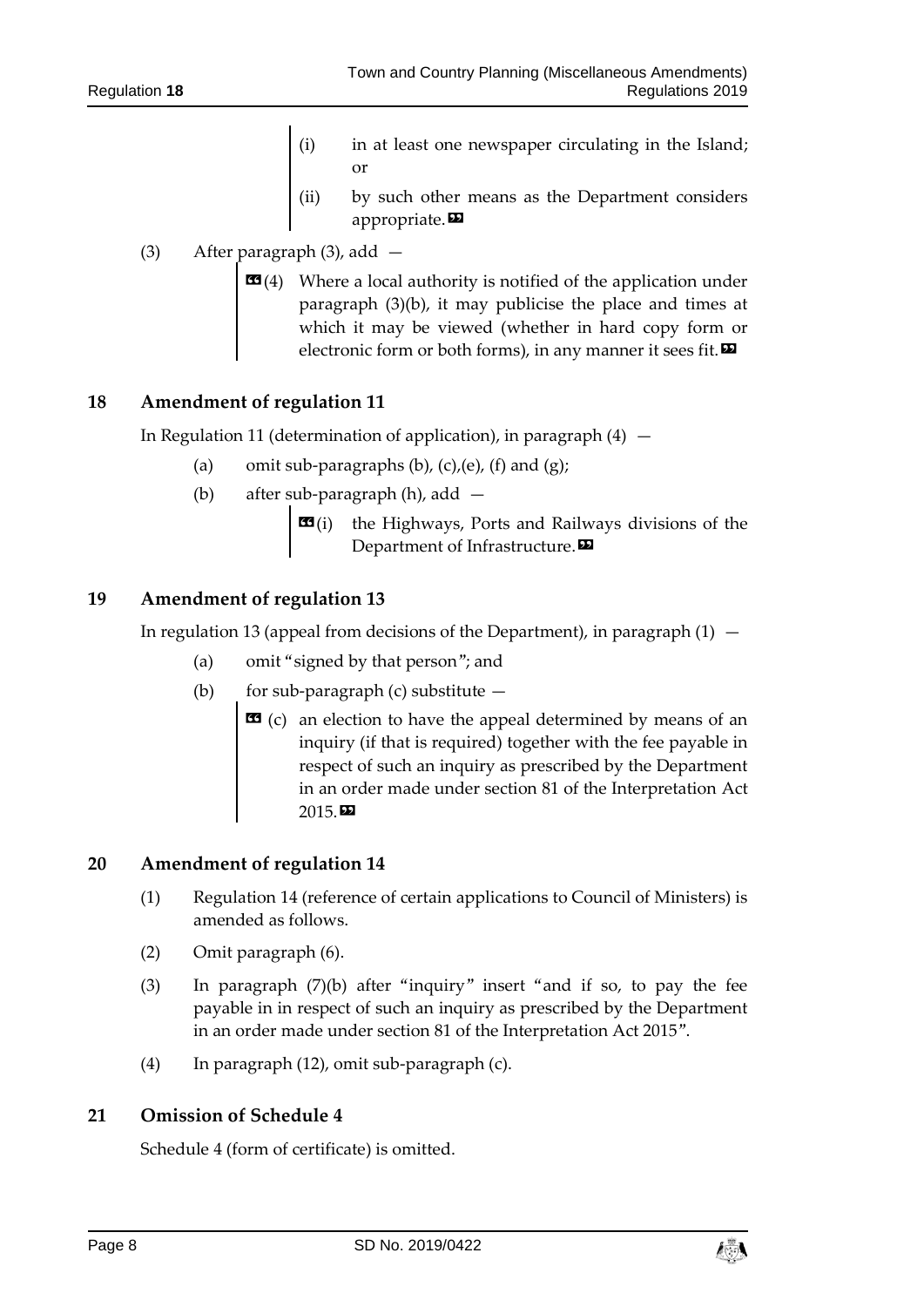# **22 Transitional provision**

Where, before these Regulations come into operation, an application —

- (a) has been made under regulation 9 of the Town and Country Planning (Control of Advertisements) Regulations 2013 ("the unamended Regulations"); and
- (b) has not finally determined, or disposed of, in accordance with those unamended Regulations,

that application is to be dealt with in accordance with the provisions of the unamended Regulations and as if these Regulations had not been made.

# **PART 4 – AMENDMENT OF THE TOWN AND COUNTRY PLANNING (CERTIFICATES OF LAWFUL USE OR DEVELOPMENT) REGULATIONS 2005**

# **23 Amendment of the Town And Country Planning (Certificates of Lawful Use or Development) Regulations 2005**

The Town And Country Planning (Certificates of Lawful Use or Development) Regulations 2005<sup>4</sup> are amended in accordance with this Part.

# **24 Amendment of regulation 1**

- (1) Regulation 1 (citation, commencement and interpretation) is amended as follows.
- (2) After paragraph (2), add —

 $\boxed{\mathbf{G}(3)}$  Any —

- (a) document, plan, drawing, illustration or other thing required under these Regulations to be given (howsoever expressed) may be given by electronic means provided the intended recipient is able, and willing, to receive it by those means;
- (b) plan drawing or illustration given under these Regulations must include a statement setting out its metric scale when printed or reproduced on a particular size of paper (for example "1:100 when printed on A4 paper). $\mathbf{\Sigma}$

# **25 Amendment of regulation 2**

(1) Regulation 2 (application for certificate) is amended as follows.

1

<sup>4</sup> SD 253/05 as amended by SD 674/05.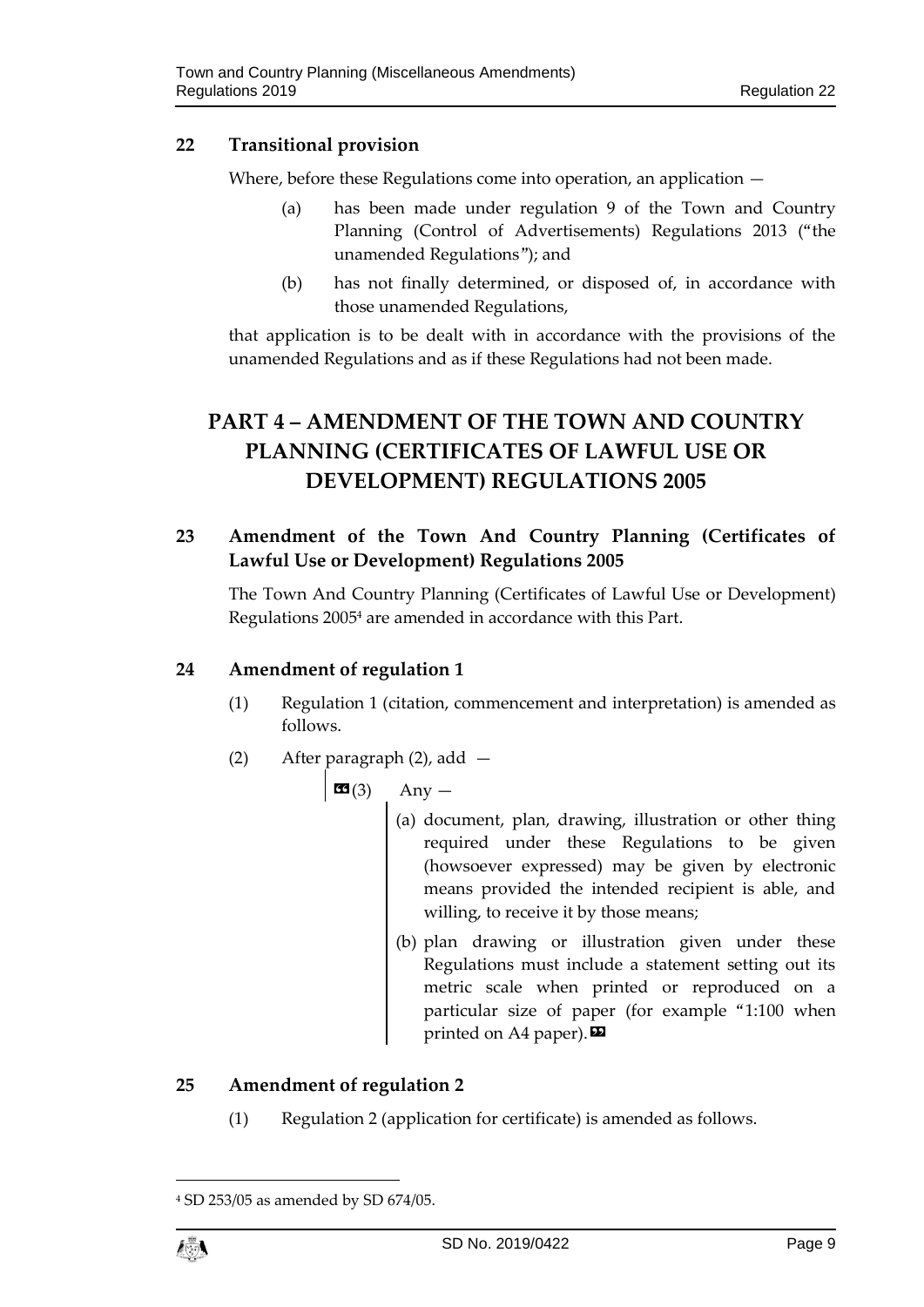- (2) In paragraph (1)(a), after "writing" insert "and on an application form supplied by the Department".
- (3) For paragraph  $(2)(c)$  substitute  $$ 
	- **the fee payable for such an application prescribed in an order** made by the Department under section 81 of the Interpretation Act 2015.

In regulation 3 (determination of applications) for paragraph  $(1)$  substitute  $-$ 

 $\text{1}$ (1)The Department shall give notice of an application for a certificate to the local authority for the district in which the land which is the subject of the application is situated, stating that the recipient may make written representations to the Department with respect to the application before such date as is specified in the notice (not being less than 21 days after the date on which the notice is given). $\mathbf{E}$ 

#### **27 Omission of regulation 4**

Omit regulation 4.

#### **28 Omission of Schedule**

The Schedule (form of certificate) is omitted.

#### **29 Transitional provision**

Where, before these Regulations come into operation, an application —

- (a) has been made under regulation 2 of the Town and Country Planning (Certificates of Lawful Use or Development) Regulations 2005 ("the unamended Regulations"); and
- (b) has not finally determined, or disposed of, in accordance with those unamended Regulations,

that application is to be dealt with in accordance with the provisions of the unamended Regulations and as if these Regulations had not been made.

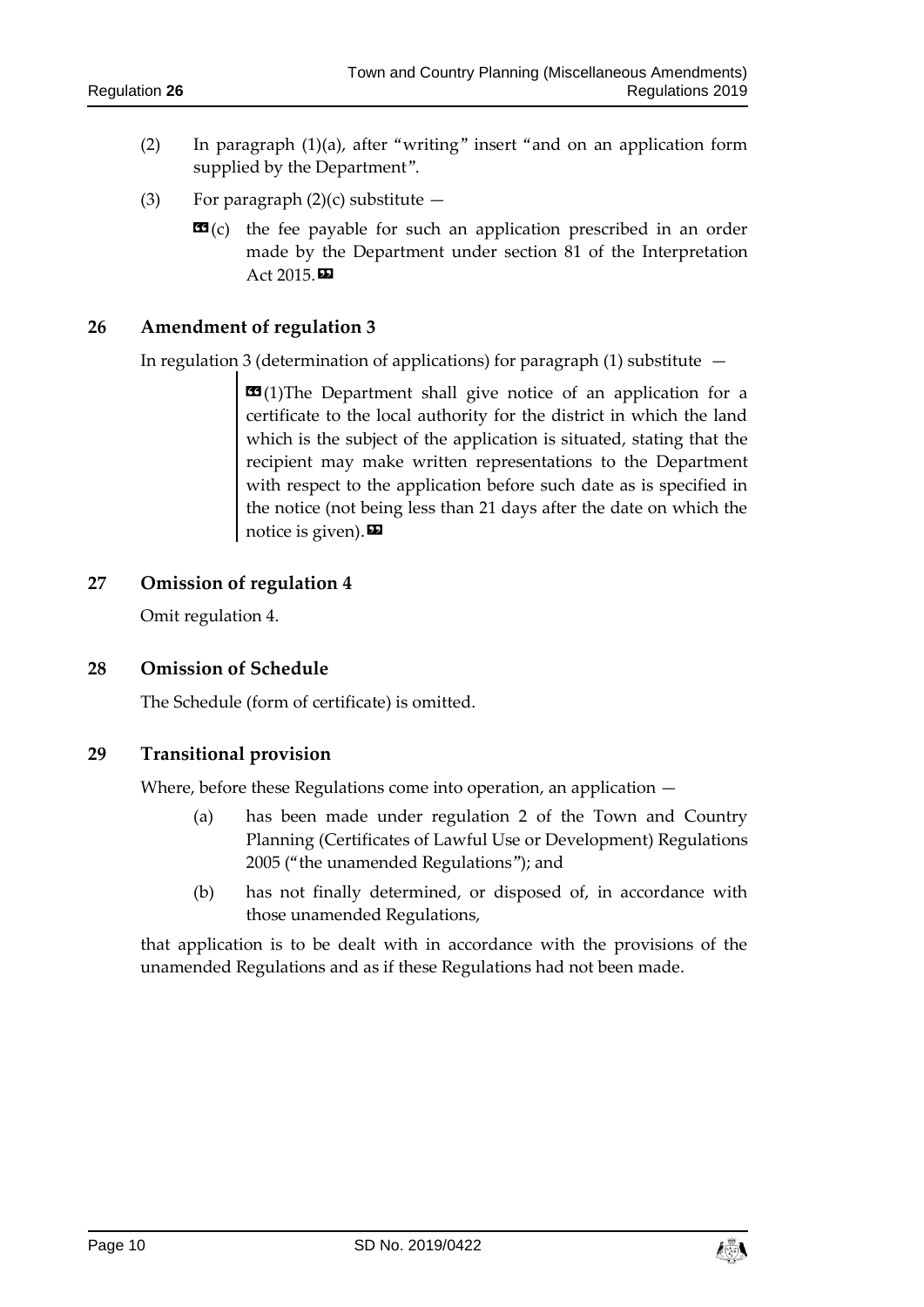#### **MADE 22 OCTOBER 2019**

# **GEOFFREY BOOT**

*Minister for Environment, Food and Agriculture*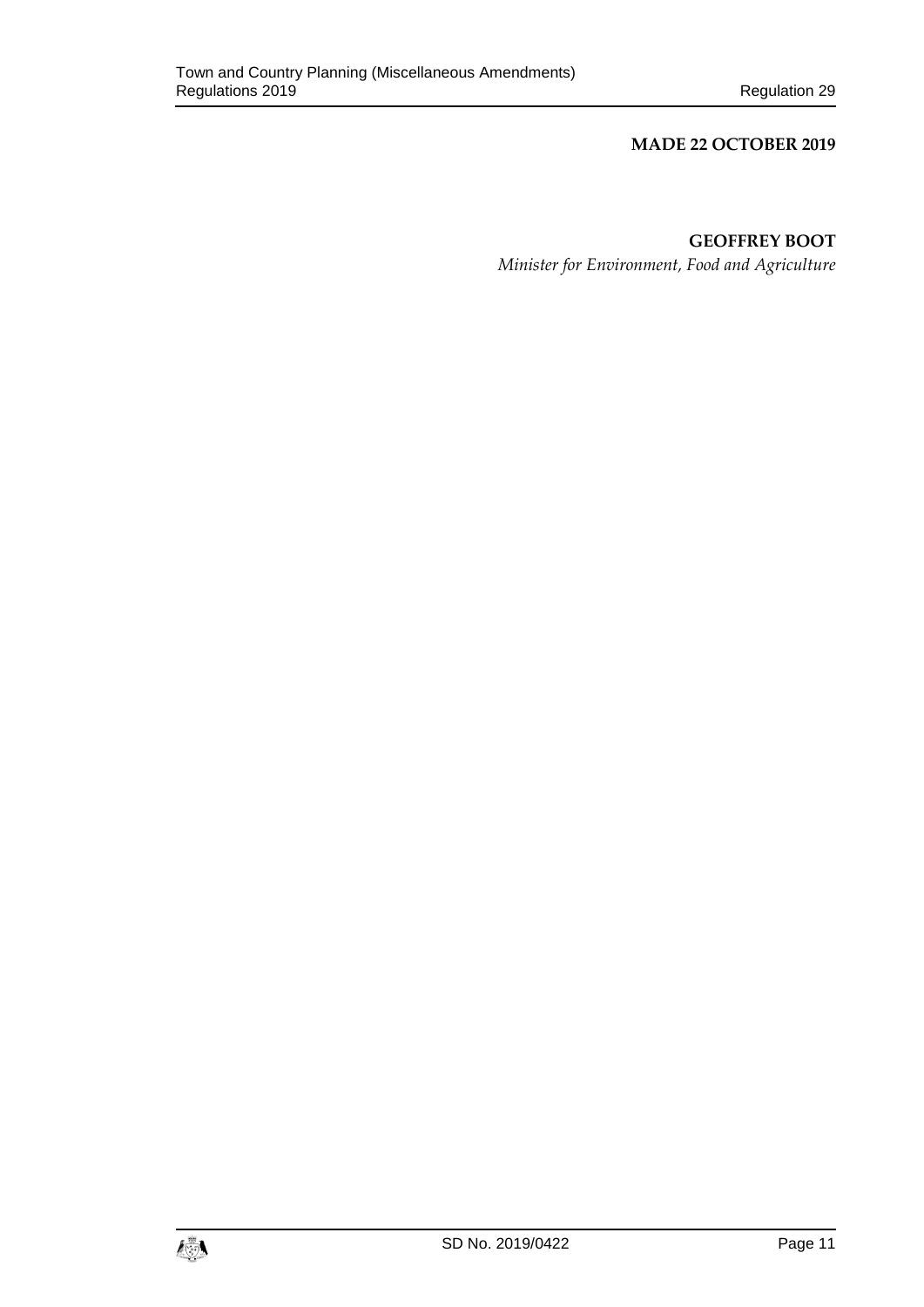# *EXPLANATORY NOTE*

#### *(This note is not part of the Regulations)*

These Regulations amend the Town and Country Planning (Registered Buildings) Regulations 2013 ("the Registered Buildings Regulations") (SD 0432/13), the Town and Country Planning (Control of Advertisements) Regulations 2013 ("the Advertisements Regulations") (SD 0434/13) and the Town and Country Planning (Certificates of Lawful Use or Development) Regulations 2005 ("the Certificates Regulations") (SD 253/05).

The Registered Buildings Regulations and the Advertisements Regulations are amended to —

- (a) provide for documents under those Regulations to be given (in certain cases) by electronic means (see regulation 4 in respect of the Registered Buildings Regulations and regulation 14 in respect of the Advertisement Regulations);
- (b) remove the reference to a certificate referred to in Schedule 1 (see regulation 5 in respect of the Registered Buildings Regulations and regulation 15 in respect of the Advertisement Regulations);
- (c) add a new regulation to enable the Department and the Council of Ministers to refuse, without more, an application which is similar to one which has been determined in the past 5 years (see regulation 6 in respect of the Registered Buildings Regulations (which adds a new regulation 7A) and regulation 16 in respect of the Advertisement Regulations (which adds a new regulation 9A));
- (d) to make further provision about the recipients of a notices of application (see regulation 7 in respect of the Registered Buildings Regulations and regulation 17 in respect of the Advertisement Regulations);
- (e) make further provision about the payment of fees in the case of appeals (see regulation 9 in respect of the Registered Buildings Regulations and regulation 19 in respect of the Advertisement Regulations);
- (f) omit Schedules which deal with the form of certificates (see regulation 11 in respect of the registered Building Regulations and regulation 21 in respect of the Advertisement Regulations);
- (g) provide that applications made under them prior to the date these Regulations come into operation are to continue to be dealt with under those Regulations as they applied before that date (see regulation 12 in respect of the registered Building Regulations and regulation 22 in respect of the Advertisement Regulations).

Minor and technical amendments to the Registered Building Regulations and the Advertisements Regulations are made by regulations 8 and 10 in the case of the former and regulation 14 in the case of the latter.